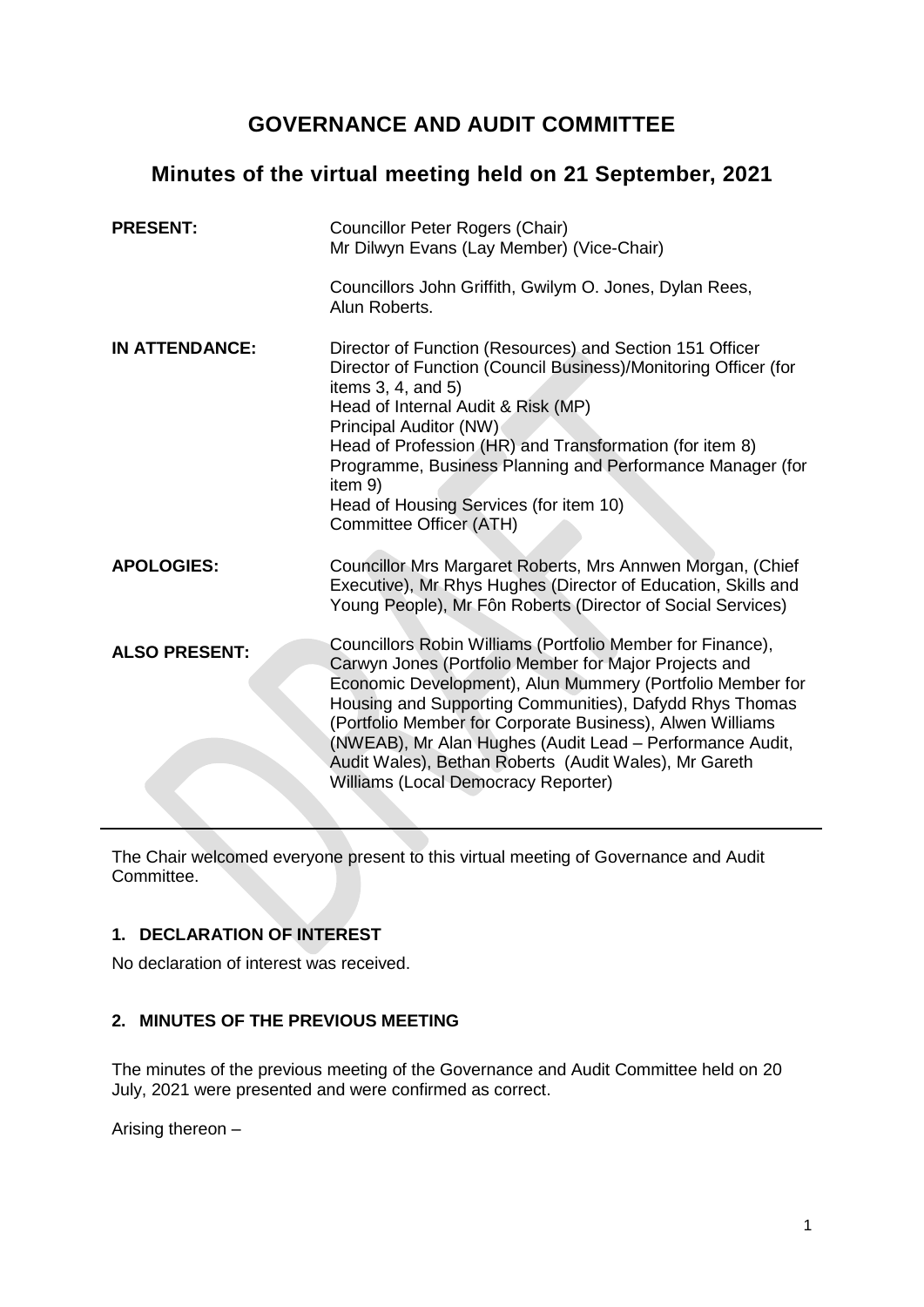Reference was made to Audit Wales's Programme and Timetable which showed that the audit of the Council's Statement of the Accounts for 2020/21 would take place in the period from June to September, 2021 whereas in previous years the final audited accounts would normally have been published in September. Clarification of the altered schedule and the reasons behind it was sought.

The Director of Function (Resources)/Section 151 Officer clarified that the deadline for the publication of the 2020/21 accounts has been extended to the end of November, 2021 in line with what was agreed with regard to the accounts completion and publication process for 2019/20 due to the added pressures on councils in responding to Covid-19 which are still continuing. Audit Wales is also dealing with resource pressures in auditing local authority accounts across the region. The amended schedule means that the audited accounts for 2020/21 along with External Audit's report on the financial statements will be brought to this Committee in a meeting arranged for 20 October, 2021 and will be presented to Full Council for approval later that month which is in compliance with the regulations extending the statutory deadlines to 31 August for the publication of draft accounts and 30 November for the publication of audited accounts.

## **3. INFORMATION GOVERNANCE: ANNUAL REPORT OF THE SENIOR INFORMATION RISK OWNER (SIRO) 2020/21**

The Annual Report of the Senior Information Risk Owner (SIRO) for 2020/21 was presented for the Committee's consideration. The report set out the SIRO's statement and overview of the Council's compliance with the legal requirements and relevant codes of practice in handling corporate information and, at Appendices 1 to 7 provided key data about the Council's information governance including contact with external regulators, security incidents and breaches of confidentiality or near misses, and Freedom of Information requests and complaints during the period.

The Director of Function (Council Business)/Monitoring Officer and designated Senior Information Risk Owner (SIRO) reported on the main points from the Annual Report as follows –

- The Council's processes and practices under the Regulation of Investigatory Powers Act 2000 (RIPA) were inspected by the Investigatory Powers Commissioners Office during the period covered by the report. The inspection was favourable and no formal recommendations were made. Although the Council makes responsible but limited use of RIPA, the relevant roles, policies procedures and training are necessary and must be in place.
- The Council was contacted by the Information Commissioner's Office (ICO) in respect of 2 data protection complaints. While the matters were not ultimately investigated by the ICO, the Council was asked to review its responses to the complainants and take any appropriate steps to ensure the complaints were dealt with fully. The complaints have been reviewed and the matters concluded. One appeal was lodged with the ICO in this period which was upheld.
- The Office of the Surveillance Camera Commissioner (OSCC) oversees compliance with the Surveillance Camera Code of Practice. The Council has been using the Surveillance Camera Commissioner's CCTV specific Data Protection Impact Assessment (DPIA) since 2019/20 and it is now used by the Council whenever a new CCTV system is proposed. Whilst the Council had no contact with the OSCC during the period of the report, a great deal of work has been undertaken in that time to strengthen arrangements including addressing the governance gaps surrounding historic CCTV systems which existed before the introduction of the SCC Code. During the period of the report, CCTV users and managers were trained in the data protection elements of using CCTV.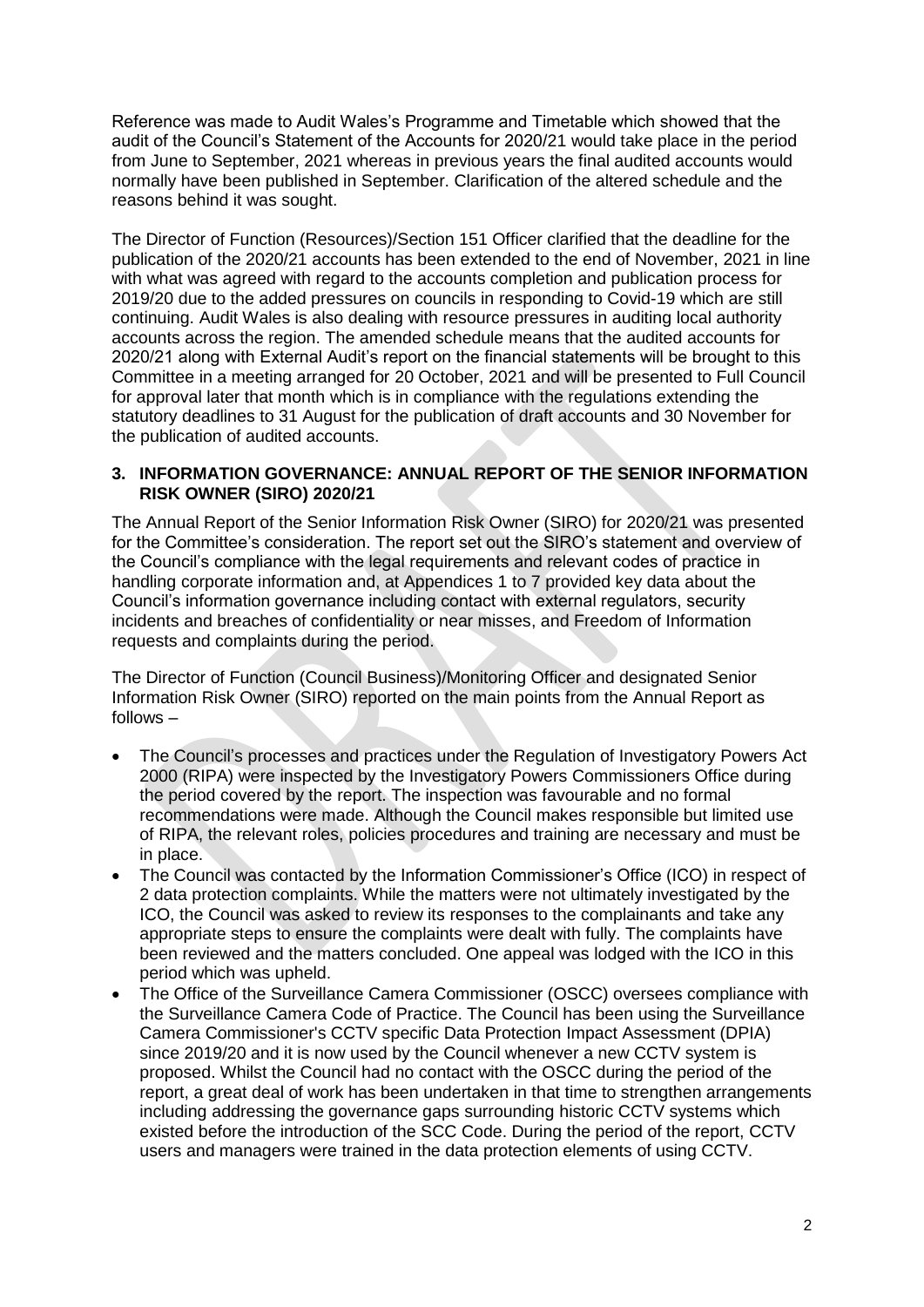- During the year, 30 data security incidents were recorded by the Council comprising of 28 Level 0 -1 (near misses or confirmed incidents but no need to report to ICO/other regulators) and 2 Level 2 incidents (data security incidents that must be reported to the ICO because of the risk presented by the incident).
- A total of 736 FOI requests was received during the period 1 April, 2020 to 31 March, 2021 comprising of 5,397 individual questions. A breakdown of the requests per service and by applicant type is provided in Appendix 3 of the report. Of the 736 requests, 5 resulted in an internal review of the responses made by the Council the outcomes of which are as outlined. At its September, 2020 meeting the Committee discussed the possibility of the Council making more information routinely available in order to better manage the impact of FOI requests. To assess whether the Council's routine publication of information is an effective factor in minimising the impact of FOI requests, a selfassessment tool was prepared and circulated to the Council's services with all but the Resources function participating in the self-assessment. The outcome of the selfassessment is set out in Appendix 8 and confirms that it is unlikely that the publication of information reduces the number of requests since routine publication of documents rarely provides the context that FOI applicants require. There is also evidence to suggest that published information results in additional requests.
- A total of 5 Data Protection Act complaints were received during the year of the report of which 4 were investigated but were not upheld. In these four instances it was found that the Council's processing was considered to be lawful and the data subject rights were not compromised.
- A total of 24 Subject Access Requests were received; of the 22 SARs responded to, 78% of the responses were sent within deadline. Two SARs are on hold subject to the receipt of the necessary evidence and one was received at the end of the reporting period and was therefore not due a response within the period of the report. These requests can be complex and addressing them is often time consuming. A methodology has been developed and training provided.
- A Data Protection Work Plan was developed in the months following the implementation of the new data protection legislation in 2018 and has been reported to this Committee. All elements of that work plan have long since been completed apart from the two elements outlined in the Table at Appendix 6 which are both attributable to the Learning Service; these outstanding elements relate to the need to review the use of consent as a lawful ground for processing and to develop and monitor the Council's Article 30 ROPA.
- A schedule of Information Governance training is provided at Appendix 7; 90% of the staff targeted have undertaken training during the period of the report and Heads of Service will be encouraged to target the remaining 10% in the current reporting period.
- Owing to the demand for operational advice, the Council's information governance capacity is being invested in providing direct support to clients in accordance with the key obligations of data protection meaning there is no longer capacity for any nonessential strategic and corporate initiatives. It is therefore proposed that rather than reporting on the progress of services with action plans, future attention will shift to seeking assurance from Heads of Services as Information Asset Owners on key compliance areas.
- That it is the SIRO's conclusion that there is significant documented evidence to demonstrate that the Council's data protection and information governance arrangements are good. This assessment is based on the information governance systems, processes, policies and training that the Council has in place which provide assurance that the Council is aware of the risks and has taken appropriate and reasonable steps to mitigate those risks. The SIRO also considers that information governance is embedded within the operational culture of the Council. However there remain two areas where further work is necessary in connection with the uncompleted tasks falling to the Learning Service and CCTV Data Protection Impact Assessments.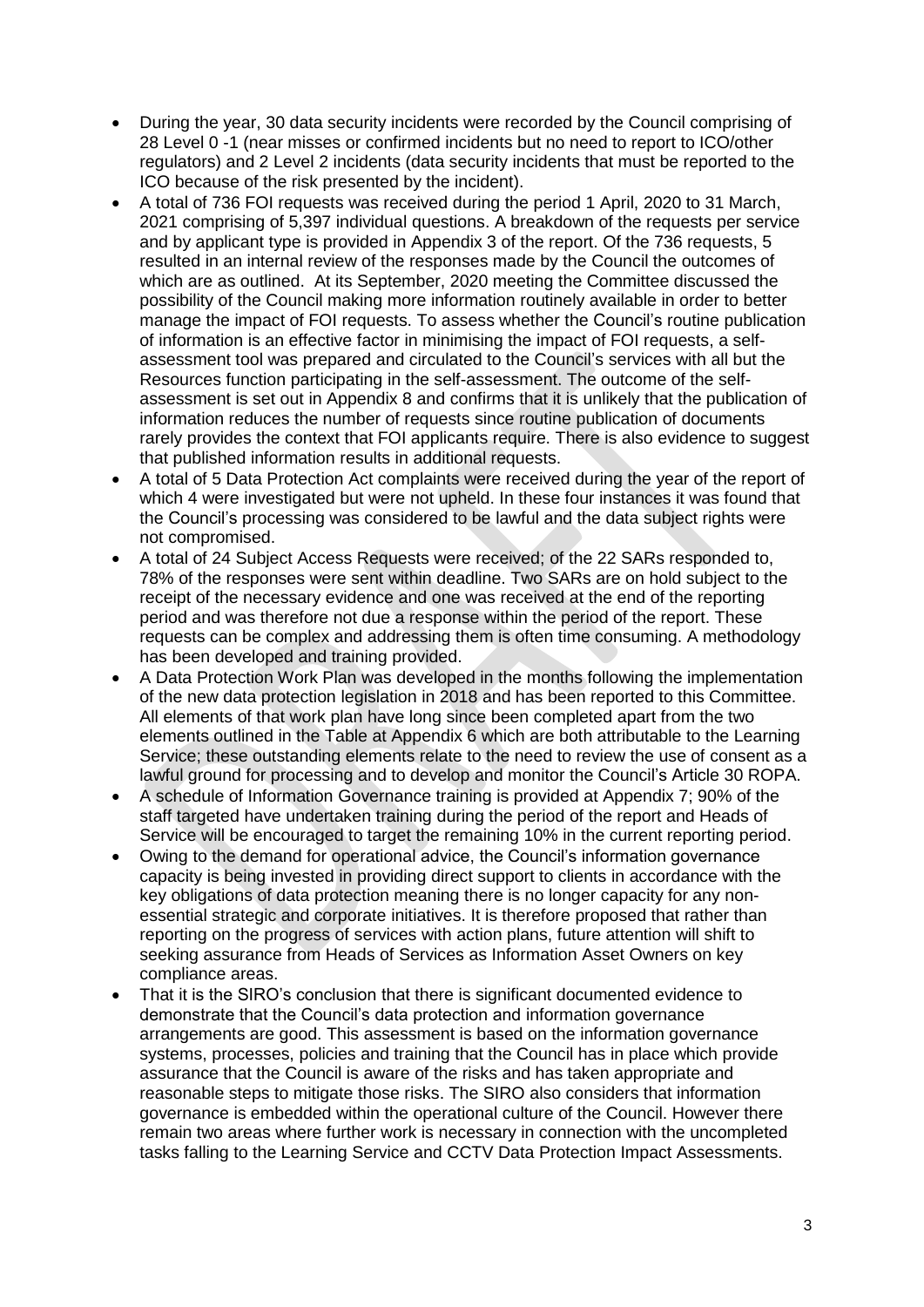In the coming year the focus will be on supporting services with specific cases and providing ongoing training; the past year has seen the evolution of new, different and often pioneering ways of working in connection with Covid 19 including on a regional and national basis which will demand time and attention. In addition, a specific package for Heads of Service is being developed in tandem with a statement of assurance system which will be underpinned by appropriate training.

The Committee in considering the annual report and the level of compliance and risk which it reflects, raised the following points –

- The actions needed and might practicably be taken to enable the SIRO to come to a conclusion that the Council's data protection and information governance arrangements are very good or excellent. The Committee also sought clarity on the criteria against which the assessment of service performance is made. The Monitoring Officer/SIRO advised that should the priorities and areas of focus as outlined be achieved and the quality assessment of these areas prove satisfactory than it may be possible to upgrade the evaluation of the Council's arrangements. Last year was the first year the SIRO deemed it possible to designate the Council's arrangements as good so the direction of travel is positive. In terms of assessing services' performance, it is intended to work with the Heads of Services and Directors to develop specific criteria. The Monitoring Officer/SIRO highlighted that while there is no precedent for such work among local authorities which the Council can draw upon, areas of performance in relation to training, supervision, complaints and turnaround times will be considered and many of the corporate elements will be applied to services individually the aim being to identify any weaknesses at service level so that they can then be addressed.
- The Committee noted that the Learning Service as at March, 2021 remained noncompliant with regard to implementing actions in relation to completing the consent audit and ROPA related work; the Committee queried whether the SIRO was able to provide an update on any developments that may have taken place in the intervening period. The Monitoring Officer/SIRO confirmed that the situation remains unchanged despite the matter being raised with the Learning Service on several occasions including in a number of meetings and despite the support of Governance and Audit Committee in doing so. The Learning Service states that it has a number of priorities and that the elements highlighted are not uppermost among them. Responding to a further question, the Monitoring Officer/SIRO confirmed that the outstanding work is statutory with it being an expectation therefore that the Learning Services complies.

In light of the clarification above, it was proposed that in order to obtain assurance on this matter the Learning Service be asked to report to the Committee's next meeting at the latest with clarification of its arrangements for completing the outstanding work encompassing the consent audit and the Record of Processing Activities.

#### **It was resolved –**

- **To accept the SIRO's statement.**
- **To note that the longstanding consent audit in the Learning Service remains uncompleted.**
- **That the Committee endorses the Council's development of its GDPR Article 30 Record of Processing Activities be supported by the Learning Service;**
- **That the Learning Service report to the Committee's next meeting at the latest with clarification of its arrangements for completing the outstanding work as described above i.e. the consent audit and the Record of Processing Activities.**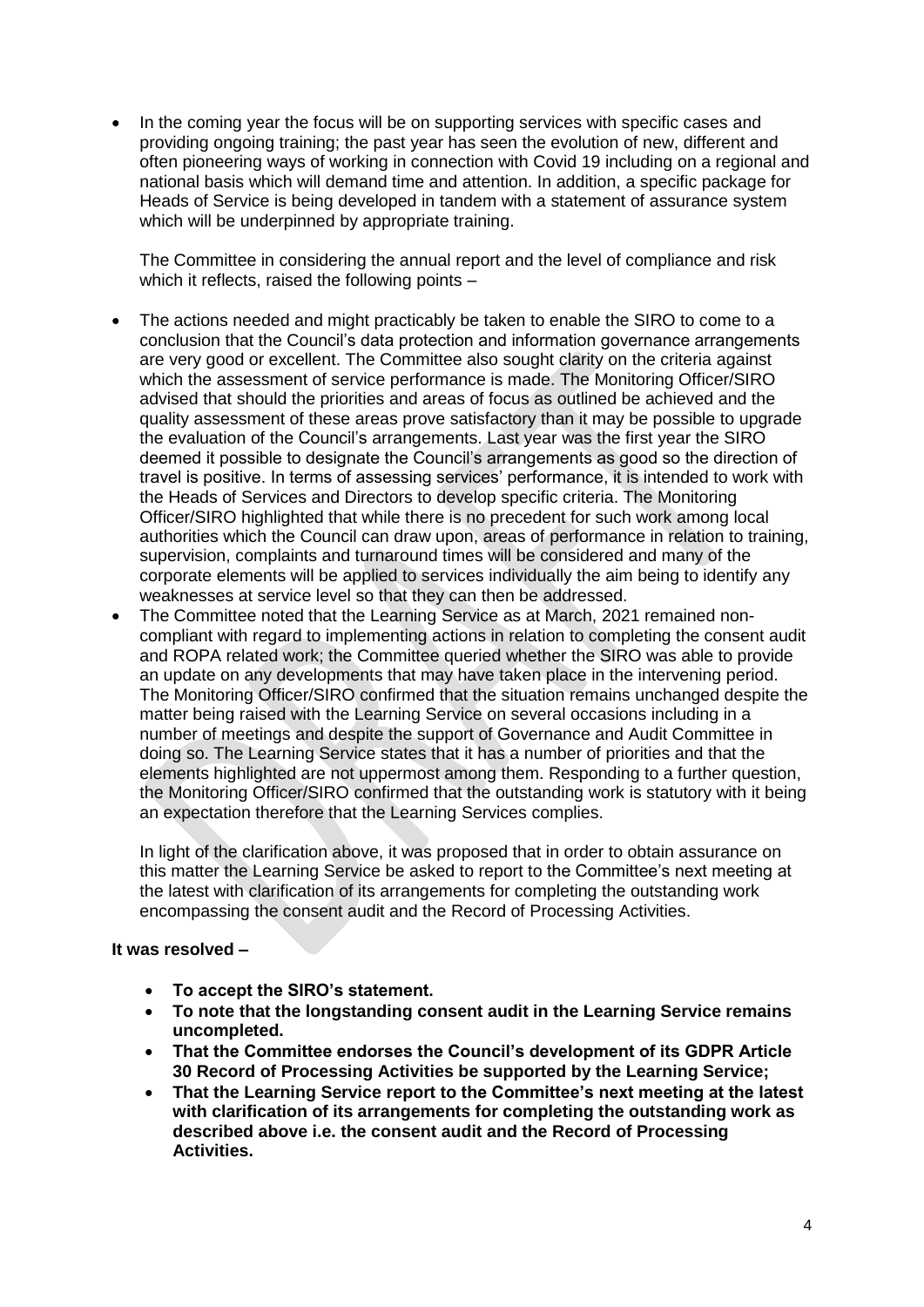**That the SIRO's future reports to the Governance and Audit Committee report on assurances received by the SIRO from the Heads of Service as Information Asset Owners**.

# **4. ANNUAL REPORT: CONCERNS, COMPLAINTS AMD WHISTLEBLOWING 2020/21**

The report of the Director of Function (Council Business)/Monitoring Officer providing information on issues arising under the Council's Concerns and Complaints Policy for the period 1 April, 2020 to 31 March, 2021 was presented for the Committee's consideration. The report also included Social Services complaints but only those where the complainant was not a service user. Service user complaints are dealt with under the Social Services Policy - Representations and Complaints Procedure for Children and Adults and are reported annually to the Social Services Improvement Panel.

The Director of Function (Council Business)/Monitoring Officer reported on the main points as follows –

- That during the reporting period, 104 concerns were received and 43 complaints were made. Of the 43 complaints, 42 had received a full response by the 31 March, 2021, with the remaining complaint requiring significant further investigation prior to providing a final response to the applicant.
- That of the 42 complaints dealt with during period, 2 were upheld in full, 1 was partly upheld and 39 were not upheld. Nine complaints that had been through the internal process were escalated to the Public Service Ombudsman Wales (PSOW) and all 9 were rejected.
- The number of complaints investigated in the year fell by 26, down from 69 in 2019/20; a breakdown of concerns, complaints and compliments by service is provided in the table at paragraph 8 of the report.
- The overall rate of responses to complaints issued within the specified time limit (20 working days) was 90%. When responses are late services are expected to send a holding response to the complainant to keep them informed of progress and to explain the reasons for the delay.
- From an analysis of the table at paragraph 8 of the report, 9% (up from 8% in 2019/20) of the complaints received resulted from escalated concerns which suggests that services are dealing effectively with concerns thereby limiting formal complaints. A further 9% (4 of the 43) were sent to the Council by the PSOW who refused to deal with them until the internal Council process had first been exhausted. Complainants may also take their complaints directly to the formal stage of the internal complaints process and this accounts for remaining 82% of the complaints received.
- The Concerns and Complaints Policy places an emphasis on learning lessons from complaints thereby improving services. Previous recommendations endorsed by the Governance and Audit Committee have now become embedded as part of business as usual when dealing with complaints. Appendix 1 of the report explains what lessons have been learnt from the 2 upheld and 1 partly upheld complaints.
- Whilst there is no internal right of appeal against a decision reached in response to a complaint, the Concern and Complaints Policy includes the option of escalating a complaint to the PSOW where the complainant remains dissatisfied with the Council's response. There were 18 complaints relevant to this process lodged with the PSOW within the timescale of the report. None of the complaints were taken into investigation.
- During 2020/21 no code of conduct complaint was received by the PSOW against a County Councillor. Limited information about such complaints is formally reported to the County Council's Standards Committee twice a year.
- No formal language related complaint was received during the year. However, one expression of concern was received as documented and was resolved without it being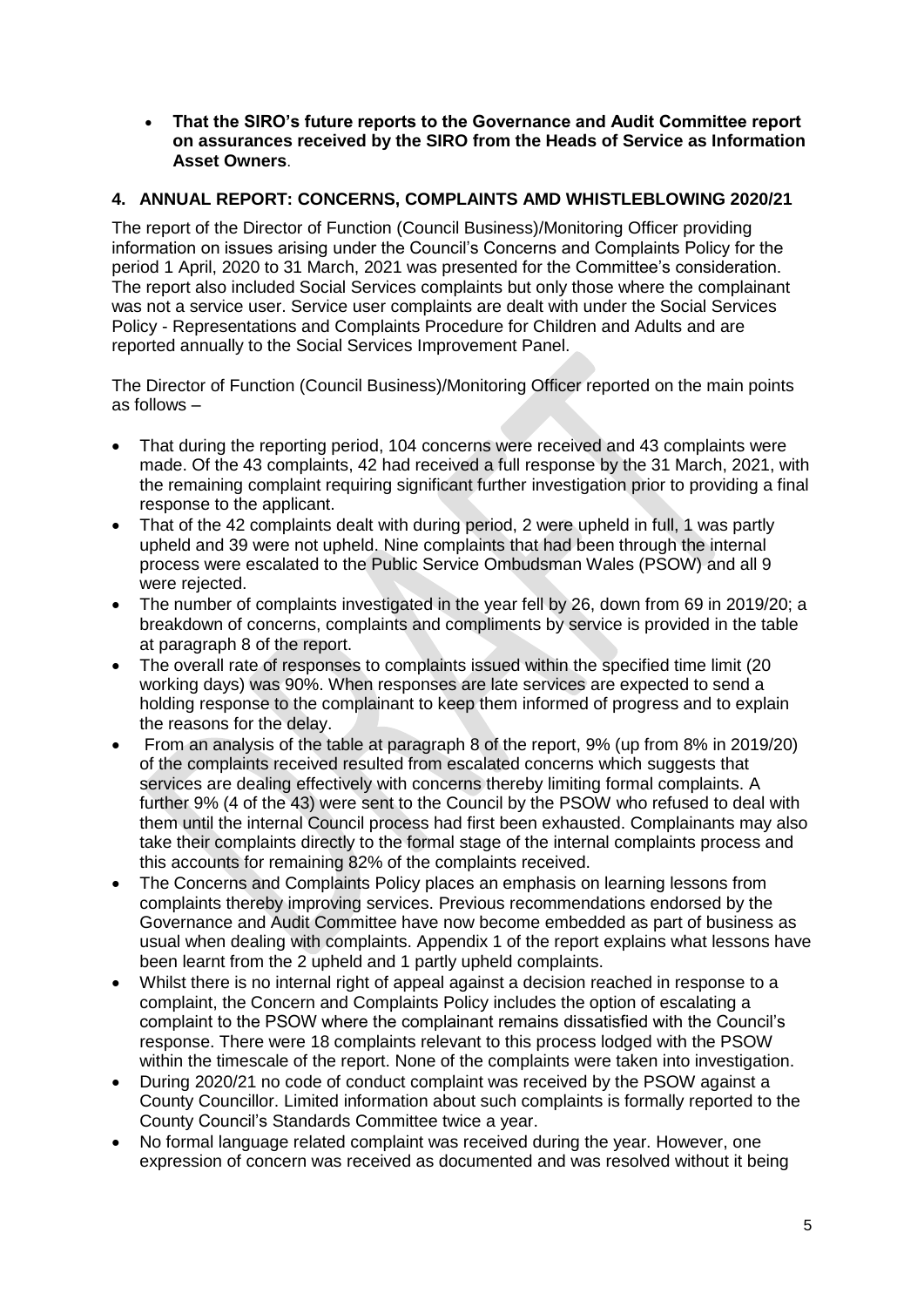escalated into a formal complaint. Any other issues relating to the Welsh language are reported annually in the Welsh Language Standards Annual Report.

- During 2020/21, 2 whistleblowing concerns were received an outline of which is provided in the table at paragraph 14 of the report. Both concerns were acted upon and the results fed back to the whistle-blower by the Monitoring Officer.
- During the year the Corporate Concerns and Complaints policy was reviewed and amended to bring it into alignment with the complaints handling guidance under the Complaints Standards Authority created by the Public Services Ombudsman (Wales) Act 2019. The amendments were minor and have not changed the process that has been in force since April, 2013. The Ombudsman confirmed on 26 May, 2021 that the Council's policy was deemed compliant with the guidance.
- The Council's Constitution has been amended to reflect the Governance and Audit's new responsibility under the Local Government and Elections (Wales) Act 2021 to review and make reports on complaints handling.

The Committee in considering the report raised the following points -

- Whether an elected member who is the subject of a complaint to the Ombudsman has right of access to the evidence against him/her. The Director of Function (Council Business)/ Monitoring Officer advised that where the PSOW decides to open a case and undertake an investigation into a complaint against an elected member then evidence relevant to the subject matter of the complaint has to be shared with the elected member against whom the complaint is made who then has a right of reply.
- Noting that a high proportion of the complaints made are attributable to three services, the Committee wanted to know whether they share a common theme thereby making it easier to predict and/or prevent further complaints in future. The Director of Function (Council Business)/Monitoring Officer advised that whereas the Services' Complaints Officers are asked to identify any trends/patterns and/or issues with regard to complaints received, the Annual Report to this Committee documents the complaints upheld rather than the complaints lodged.
- Whether a lack of response to correspondence and/or not phoning people back as promised is as common a complaint as anecdotal evidence provided to elected members might suggest. The Director of Function (Council Business)/Monitoring Officer advised that the number of such complaints is not particularly high indicating that what elected members hear about complaints of this kind is not borne out by the actual number of such complaints coming through the complaints process. A new corporate telephone system is to be installed which it is hoped will also aid and facilitate responsiveness.
- That it is gratifying to note that a total of 464 compliments were also received during the period covered by the report which testify to what services across the Council are doing right especially since a considerable number of those compliments relate to services which have regular contact with the public.

## **It was resolved to accept the report as providing reasonable assurance that the Council handles its complaints effectively.**

# **5. ANNUAL POLICY ACCEPTANCE REPORT 2020/21**

The report of the Director of Function (Council Business)/Monitoring Officer setting out the level of compliance in relation to policy acceptance via the Council's Policy Portal Management system for the fourth year of monitoring was presented for the Committee's consideration.

The Director of Function (Council Business)/Monitoring Officer highlighted the following –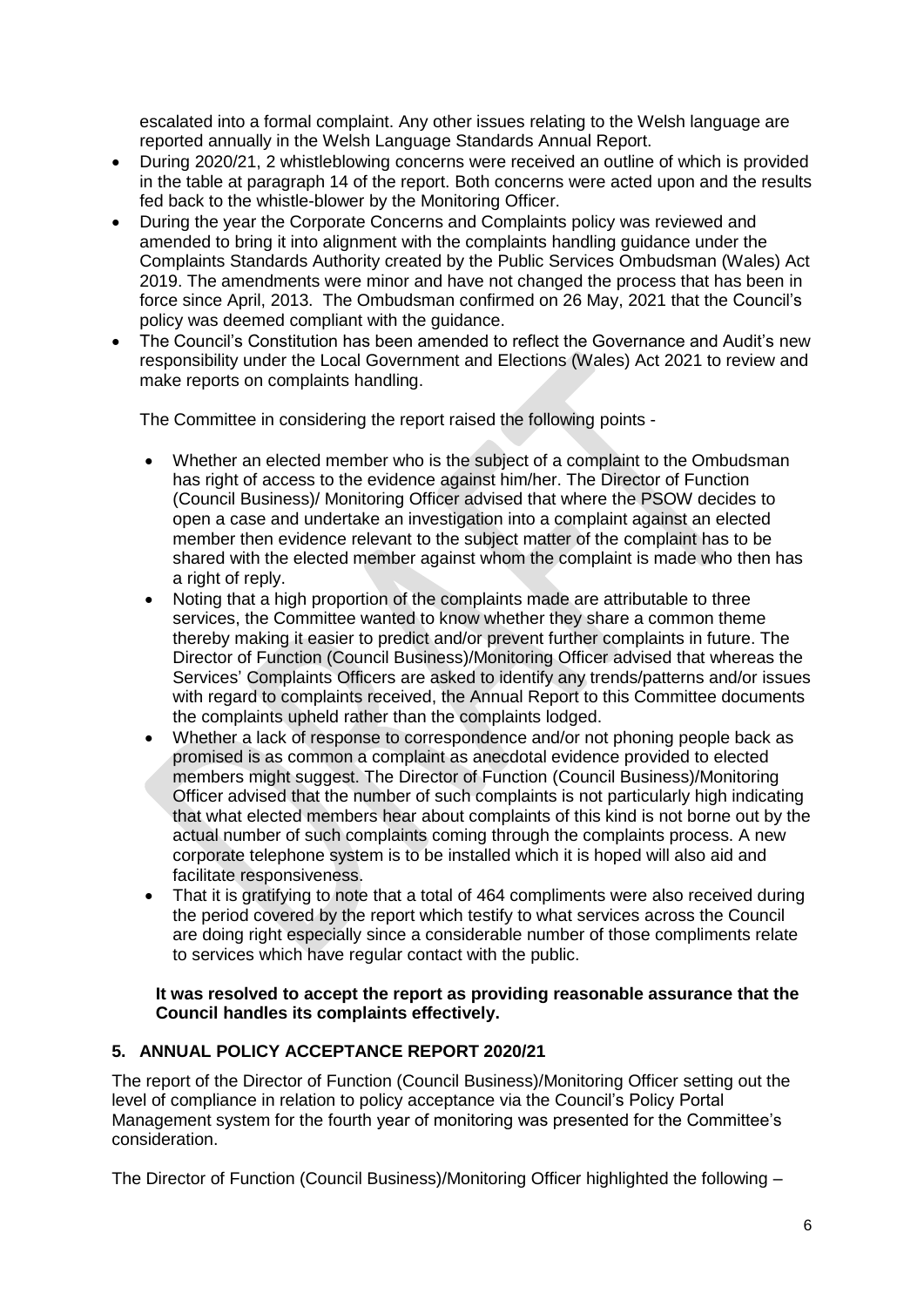- The nine core policies currently included in the core set as listed in paragraph 1 of the report. These nine core policies are subject to acceptance every two years but will be compulsory for new staff throughout that time. Due to Covid 19, the process was suspended in March, 2020 but was re-started on 1 September, 2021.
- The five policies listed in paragraph 3.1 of the report which have been subject to reacceptance since 1 September, 2020. Compliance data per service as at 11 August 2021 is shown in Appendix 1 to the report. The table at paragraph 3.1 compares the average compliance rates reported to this Committee over the past four years.
- Declining compliance levels within Housing Services was questioned by this Committee at its meeting on 1 September, 2020 and was subsequently brought to the attention of the Head of Housing Services after which the average compliance rate for the Service significantly improved overall. Nevertheless the data in Appendix 1 shows a marked decline in Housing Services' acceptance of the last policy issued which is down to 76%. However, compliance reports to the SLT indicate that there is more of a time lag for policy acceptance within Housing Services which is possibly due to the higher number of technical rather than clerical/office based staff within the service.
- A pilot commenced on 14 September, 2020 which required middle managers to accept three HR policies with each policy assigned to relevant officers nominated by each service. Compliance data per service for the papers issued is set out in Appendix 2 to the report. The final paper – guidance for designating language skills for internal and external posts – will be issued for acceptance in the coming weeks.
- The compliance issue in connection with staff without access to the Policy Portal. Staff who are not AD users - estimated at around 700 employees - who include those listed in the table at 3.3 - are not part of the policy acceptance process. The Policy Portal's reliance on the Council's Active Directory (AD) has been recognised as a weakness from the outset and was recognised as a risk by this Committee at its meeting in September, 2020 when it sought assurance that the matter was being pursued at the highest level. Whilst the matter has been receiving corporate consideration, this specific aspect of corporate policy acceptance remains on hold and will remain so indefinitely until a digital and cost effective solution becomes available. A proposal to trial a paper based process with Adults' Services whereby staff would attend Council Headquarters to be briefed on the polices after which they would sign up to them was suspended due to the pandemic and is unlikely to be implemented in the near future. Until or unless the situation changes the matter will no longer be reported to the Committee. It should be noted however, that many of the areas covered by the core set policies are also included within corporate induction and training programmes although this does not provide the same degree of assurance as the Policy Portal.
- Policy acceptance for partnership and/or agency staff who are not technically employed by the Council. In order to be assured that staff who are not directly employed by the Council are aware of and comply with the corporate policies set out in paragraph 3.4 of the report, services have been provided with a template containing a declaration to be signed by staff categorised as such. The policies are available to them in the Portal to read beforehand but completing the process in the portal is optional.
- Next steps. The Equality and Diversity Policy will shortly be subject to re-acceptance to be followed by the Corporate Safeguarding Policy which has been re-scheduled from March, 2021 to ensure it incorporates the requirements of the Wales Safeguarding Procedures 2019 before it is re-accepted. All nine polices in the core set (paragraph 1 refers) will then have been issued for re-acceptance and will be subject to a report to the SLT to confirm whether or not all nine of the policies are to be retained as part of the compulsory acceptance process.

The Committee considered the report and in the ensuing discussion, the following points were raised –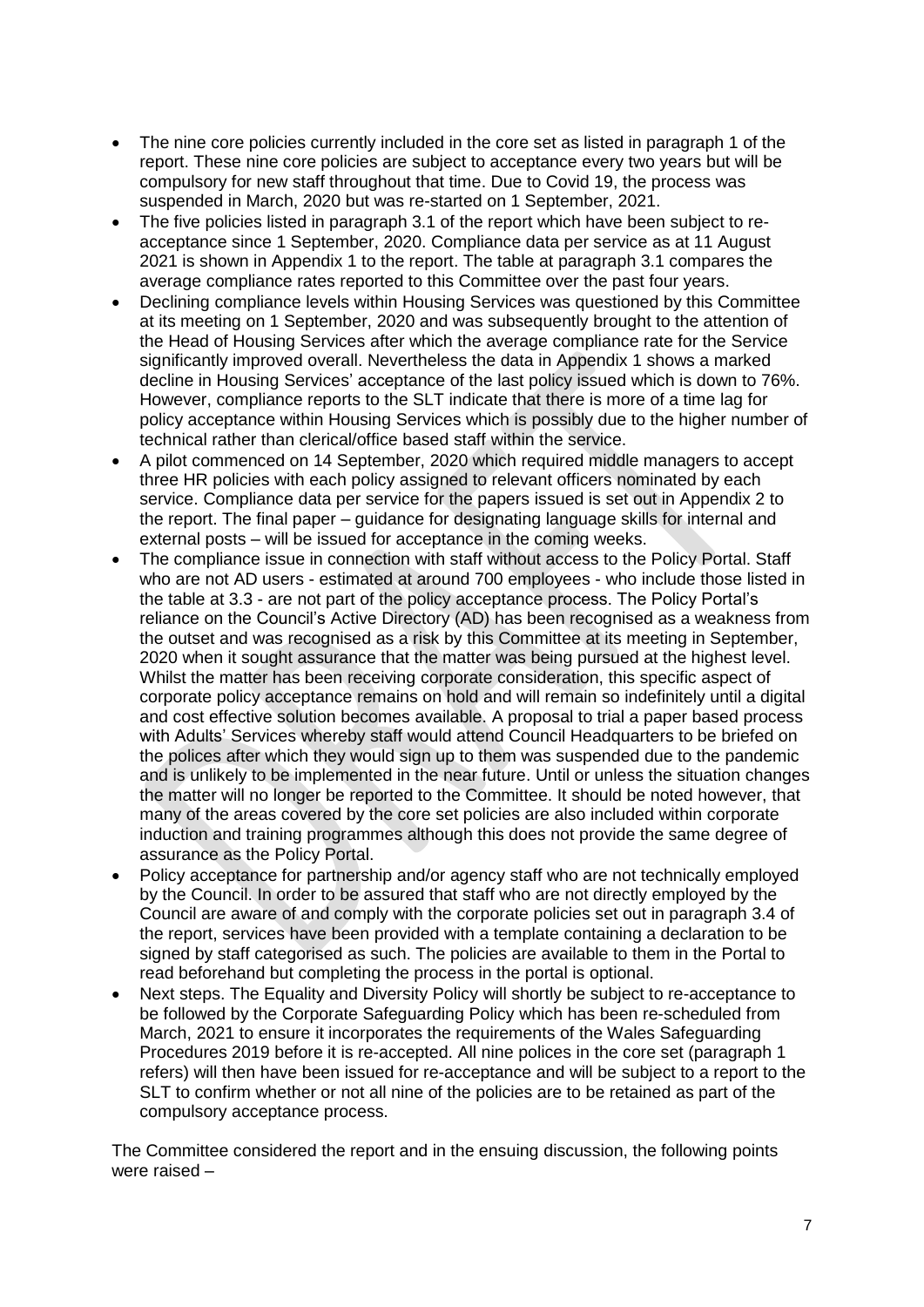- The position with regard to policy familiarisation and acceptance for new employees of the Council. The Director of Function (Council Business)/ Monitoring Officer advised that new employees who are on the Council's Active Directory and have access to the Policy Portal, are recognised by the system one day after they have joined and the policy acceptance process will begin for them at that point. Those staff who are not on the AD system will receive training in the role as part of their job but they will not have access to the facilities of the Policy Portal.
- Whether the compliance issue linked to the staff without access to the Policy Portal has been formally registered as risk on the Corporate Risk Register and if so, what is its RAG status? The Director of Function (Council Business)/ Monitoring Office advised that while she was able to confirm that this specific compliance issue has been included as a risk within the Corporate Risk Register she did not have information about its RAG status to hand but would report back to the Committee after consulting with the relevant officer.
- Whether other local authorities have been approached about their response to the compliance issue with regard to staff without access to the Policy Portal. The Director of Function (Council Business)/Monitoring Officer advised that most councils do not use a Policy Portal system in the way Anglesey does; where they do have such a system e.g. in a neighbouring council she understood that the portal is utilised more as a policy library and does not operate the click to accept facility.

## **It was resolved to note the current position with regard to policy acceptance across the Council.**

## **6. EXTERNAL AUDIT: FINANCIAL SUSTAINABILITY ASSESSMENT – ISLE OF ANGLESEY COUNTY COUNCIL**

The report of External Audit on the outcome of an assessment of the financial sustainability of the Isle of Anglesey County Council was presented for the Committee's consideration. The assessment was undertaken as financial sustainability continues to be a risk to councils putting in place proper arrangements to secure value for money in the use of resources. External Audit's 2020/21 assessment on councils' financial sustainability was in two phases: Phase 1 was a baseline assessment of the initial impact of Covid-19 on local councils' financial position following which a national summary report regarding the financial sustainability of Local Government as a result of the Covid-19 pandemic was published. The report above concludes Phase 2 of External Audit's financial sustainability assessment work during 2020/21 as part of which a local report is being produced for each of the 22 principal councils in Wales.

Mr Alan Hughes, Audit Wales's Performance Audit Lead commenting that the conclusion of the assessment overall was positive but that a number of challenges remain, referred to the headline findings as follows –

- *The Council has a good understanding of its financial position and currently delivers services within overall budget, but several financial challenges remain* – the immediate impact of Covid19 on the Council's financial sustainability has been mitigated by additional Welsh Government funding. The Council will incur in the region of £6.2m of additional Covid-1h9 related expenditure and £2.4m loss of income during 2020/21. The Council will have incurred £0.1m additional expenditure and income loss that has not been covered by additional funding.
- *Increasing budgets of demand led services has enabled the Council to deliver services within overall budget, but several financial challenges remain –* the Council's Corporate Asset Management Plan for Land and Buildings for 2015-2020 is out of date and needs to be updated. In common with other councils in Wales, the Council has limited access to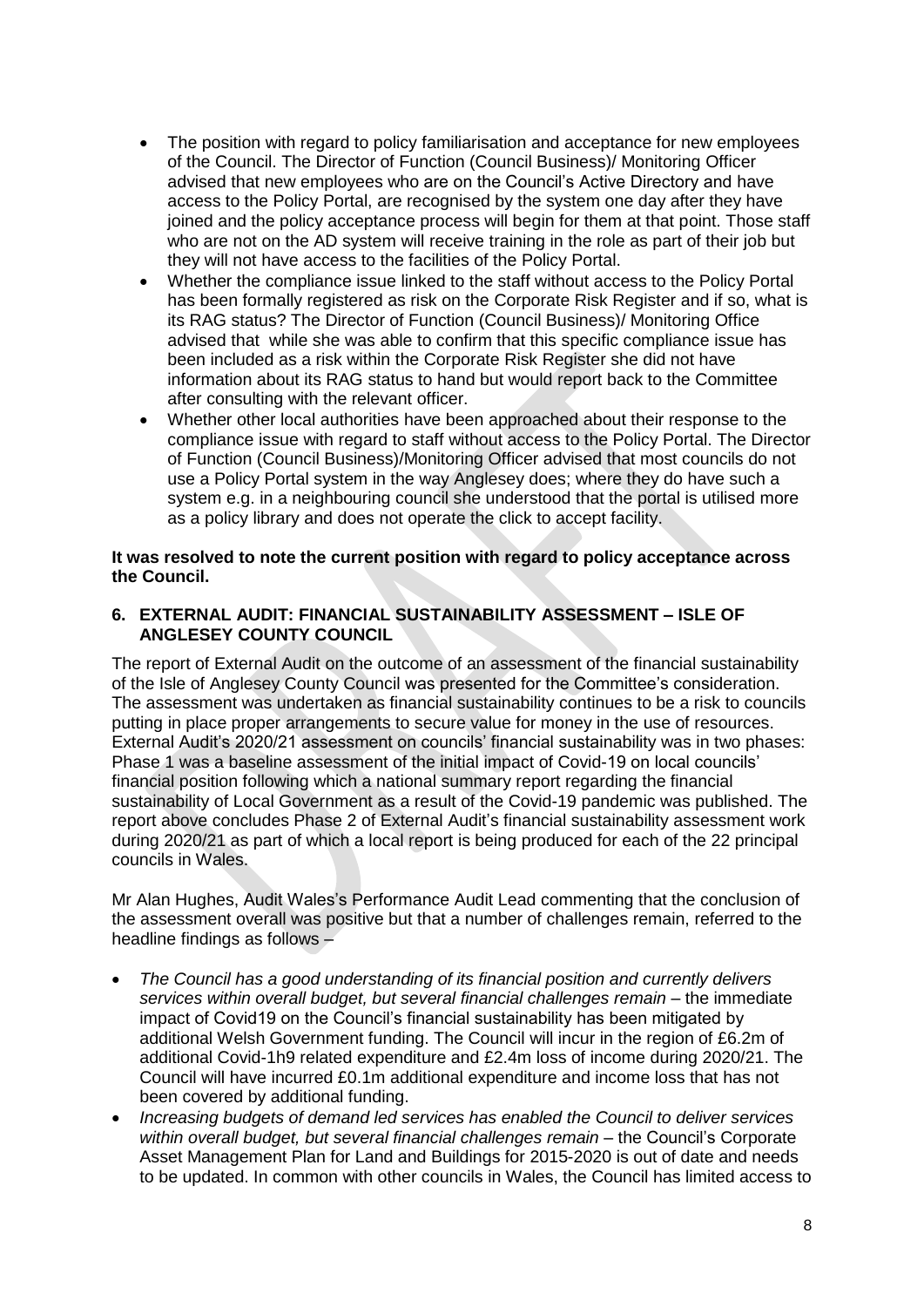capital funding thereby reducing its capacity to undertake capital investment; difficulties in predicting with any degree of certainty what future levels of Aggregate External Financing will be before the announcement of the draft settlement in December leads to the presentation of a significant aggregate funding gap in the Medium Term Financial Plan

- *The Council's financial strategy has restored the general fund to target level, but the Council continues to use reserves to balance the budget, this is not sustainable –* the Council's level of usable reserves increased to £29.7m by the end of 2020/21 which is 20.6% of the net cost of services. The Council utilised £300,000 of reserves to fund the 2021/22 budget which allowed for a 0.75% reduction in Council Tax. Funding baseline commitment form one-off funding sources is not sustainable and leads to unresolved funding pressure in future budgets.
- *The Council has delivered services within budget in 2019/20 and 2020/21 after deficits in the two preceding years*
- *Identifying and delivering savings will be more challenging going forward –* the Council delivered 86% of the planned savings in the 2019/21 budget (£2.2m of £2.56m) and 79% of the planned savings in the 2020/21 budget (£244k of £307k). Exhibit 7 shows the Council's planned savings during 2016/17 to 2020/21 set against actual savings. Unachieved planned savings in one year adds to the pressure to deliver savings in subsequent years.
- *The Council's liquidity after a period of decline has recently stabilised.*
- The report contains one proposal for improvement in relation to updating and approving the Council's Asset Management Plan.

Responding to the report, the Director of Function (Resources)/Section 151 Officer welcomed the report as supportive of the Council's financial management arrangements and thanked Audit Wales for the comments and analysis. He agreed that the additional investment which the Council has made in demand led services more accurately reflects those services' budgets and brings them into closer alignment with their needs meaning those budgets are now more robust. However, the situation may change depending on future levels of demand as the Council continues to emerge from the pandemic which may mean those budgets having to be reviewed. As with many other councils in Wales, Anglesey's financial position has improved due in no small part to the Covid 19 related financial support provided by Welsh Government in what was an exceptional year; however it is expected that the call for the Council's services will increase as a result of the pandemic thus adding to the Council's costs. This has been raised as a risk with the Executive which subsequently approved increasing the minimum level of General Fund balances above the 5% of the net revenue budget benchmark to £9m for 2021/22 in order to mitigate the impact of any significant rise in costs to the Council which could lead to potential overspend. The Section 151 Officer acknowledged the point made by External Audit about the Council not always succeeding in delivering its intended savings in full; in accordance with a previous recommendation by External Audit, the Council is considering setting a savings target over and above what is needed to deliver a balanced budget so that it has a surplus to fall back on. While the future remains uncertain, it is hoped that Welsh Government may be able to give an indication of what the level of local government funding will be over a longer term than the current annual determination of funding. With regard to the report's single recommendation, updating the Asset Management Plan is in the offing with further work required to bring the Plan into alignment with the Council's Capital Strategy.

In considering the contents of External Audit's assessment, the Committee made the following points –

 In noting that delivering all planned identified savings year in year out is becoming an increasing challenge especially if reductions in services are to be avoided, the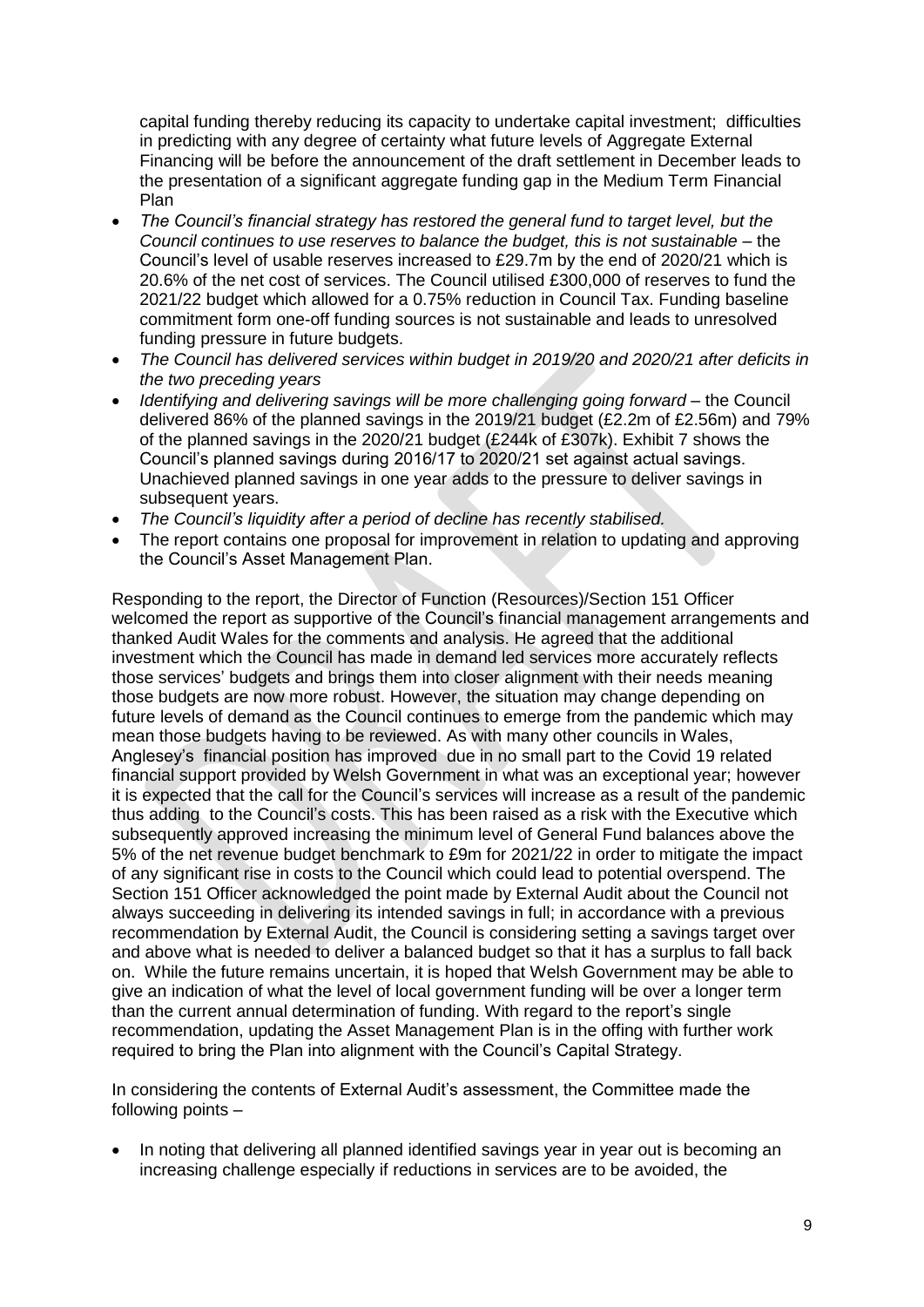Committee wanted to know whether other local authorities in Wales are in a similar position. Mr Alan Hughes, Audit Wales in confirming that this is a dilemma facing all local authorities in Wales and beyond especially after a prolonged period of austerity, accepted that the financial environment in which local authorities are currently operating is very challenging.

 Referring to the contribution made by carers throughout the pandemic the Committee noted that a 3% pay rise has been recommended for healthcare workers. The Committee sought clarification of the likely pay increase for care sector workers and the possible resulting cost implications for the Council.

The Director of Function (Resources)/Section 151 Officer clarified that care needs on Anglesey are met in two ways – by the Council's own care staff and by staff in the independent care sector under contract to the Council. For 2021/22 the offer for nonteaching Council staff is a pay increase of 1.75% which at this point in time has not been accepted by the Unions who have pointed out the higher offer made to health sector workers and the need for fairness between the two sectors. Explaining that the Council has two main agreements which are used to determine pay and conditions – the one covering teaching staff and the other non-teaching staff, the Section 151 Officer advised that the Council is not able to differentiate between categories of non-teaching employees when it comes to pay increases and further it is not a decision for the Council alone – the non-teaching staff pay award is set by agreement across England and Wales. Additionally, there are two measures of pay, the Government's National Living Wage and the Real Living Wage advocated by the Living Wage Foundation. Whilst the Council pays above the Real Living Wage, independent care sector providers generally pay below the Real Living Wage although pay rates for their staff is a matter for each independent provider to determine. Calls to financially recognise the pandemic contribution of care workers are likely to be made, and should independent care sector providers decide to increase their staff pay to up to the Real Living Wage (an increase of around £1 p/h) and pass the cost onto the Council in the fees the Council pays providers, then that would entail an estimated additional cost to the Council of approximately £750k which the Council would find difficult to fund without additional support in the settlement from Welsh Government or alternatively, by increasing Council Tax by 2%.

 Referring to the recommendation that the Council's Asset Management Plan be updated, the Committee sought clarification of the Plan's significance in the context of the Council's financial sustainability. Mr Alan Hughes, Audit Wales clarified that the Council's aspirations for its assets will likely have changed since the existing Asset Plan was formed so bringing it up to date affords the Council the opportunity to reconsider its asset base and to link the Plan with its ambitions balanced against what is affordable.

The Director of Function (Resources) and Section 151 Officer advised that the Asset Plan needs to set out an inventory of the Council's current assets, condition, suitability and investment needs; it is then for the Executive to determine a strategy based on how many of those assets it deems are necessary to deliver services in an efficient and cost effective way. It may be that not all the assets the Council holds are required to meet service objectives and neither may it be affordable to do so given the constraints on capital funding and the high cost of maintenance. The Asset Management Plan in providing an overview of the overall property assets held by the Council and their cost, feeds into the Capital Strategy which sets out the availability of resources and their allocation for capital purposes. An added complication are carbon reduction targets the achievement of which will require significant investment and which may mean having to dispose of assets that can't be adapted or transformed into carbon neutral buildings.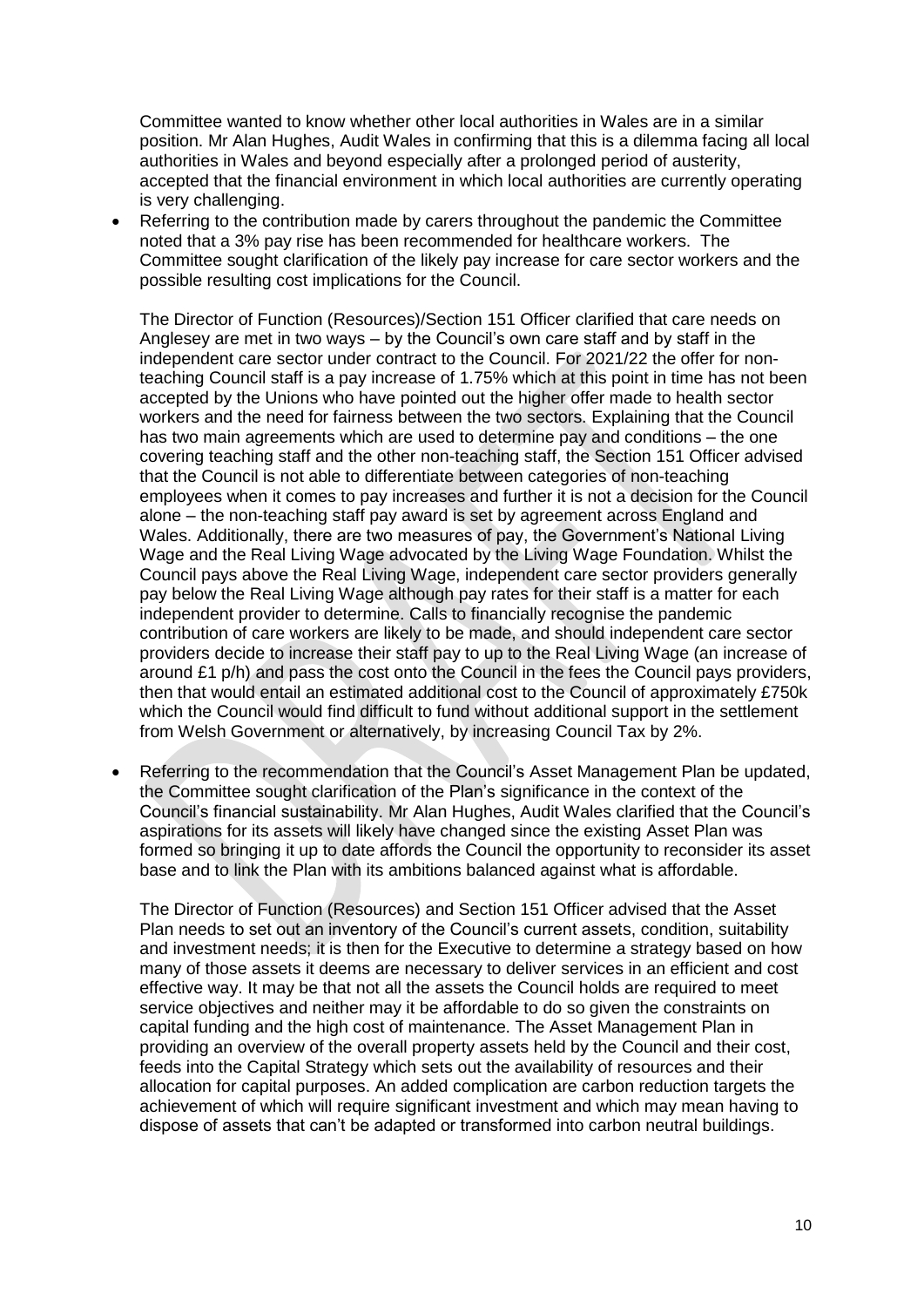With reference to External Audit's comments about the use of reserves to help fund the revenue budget as unsustainable, the Committee wanted to know whether the Council's current system is therefore a risk and needs to be changed. Mr Alan Hughes, Audit Wales confirmed that the Council utilised £300k of reserves to fund the 2021/22 budget; he advised that that would have been a matter of greater concern 2 to 3 years ago when the Council's budget was overspent and its usable reserves had decreased significantly. Although it is not an immediate concern at this point in time as the figure is not significant, using reserves in this way is not advisable as the saving will have to be made in the following year when it will be added to that year's savings thereby increasing the financial pressure on the Council.

The Director of Function (Resources) and Section 151 Officer clarified that Elected Members have been advised that the use of reserves to fund the revenue budget is not a sustainable strategy in the long term. However, £300,000 was drawn from the reserves to fund the 2021/22 budget in the context of an improved general reserves position and also in the knowledge that savings that would meet the £300k shortfall (school meals contract) were to become available in 2021/22. While the Council will assess the situation for 2022/23, the strategy is that general reserves will not be used to fund the revenue budget unless there is no other option available. The Executive will be advised on proposing a budget for 2022/23 that can be balanced without resorting to the use of reserves.

**It was resolved to accept External Audit's report on the financial sustainability of the Isle of Anglesey County Council and to note its contents.**

#### **7. EXTERNAL AUDIT: PROGRESS REVIEW OF THE NORTH WALES GROWTH DEAL – NORTH WALES ECONOMIC AMBITION BOARD**

The report of External Audit on the outcome of its review of the progress made by the North Wales Economic Ambition Board (NWEAB) on its journey to support the development of the region's economy and delivery of the North Wales Growth Deal was presented for the Committee's consideration. The review was focused on how the NWEAB is making progress in delivering the low carbon energy programme and in so doing it examined governance arrangements; the support provided by the programme management office; the impact of Covid 19 on planned delivery and shared learning for the ambition overall.

Mr Alan Hughes, Wales Audit's Performance Audit Lead reported that the review found that the NWEAB has clear and established governance arrangements and is supported by a developing Portfolio Management Office, that external factors may impact on the planned ambitions and that NWEAB is adapting to accommodate these. This conclusion was reached because –

- Partners have agreed ambitions for the North Wales economy and have established a clear governance framework, although not all elements are operational;
- The NWEAB has established a well-resourced Portfolio Management Office to support delivery of its ambitions; where it finds gaps in skills, knowledge or capacity it is resourceful in filling shortfall; and
- The success of the Growth Deal is dependent on many external factors that may change planned ambitions; the NWEAB is adapting to overcome these emerging challenges and risks.

The report contains six proposals for ways in which the councils through the North Wales Economic Ambition Board could improve the delivery of their overall goals and these are set out in Exhibit 1 at page 5 of the report.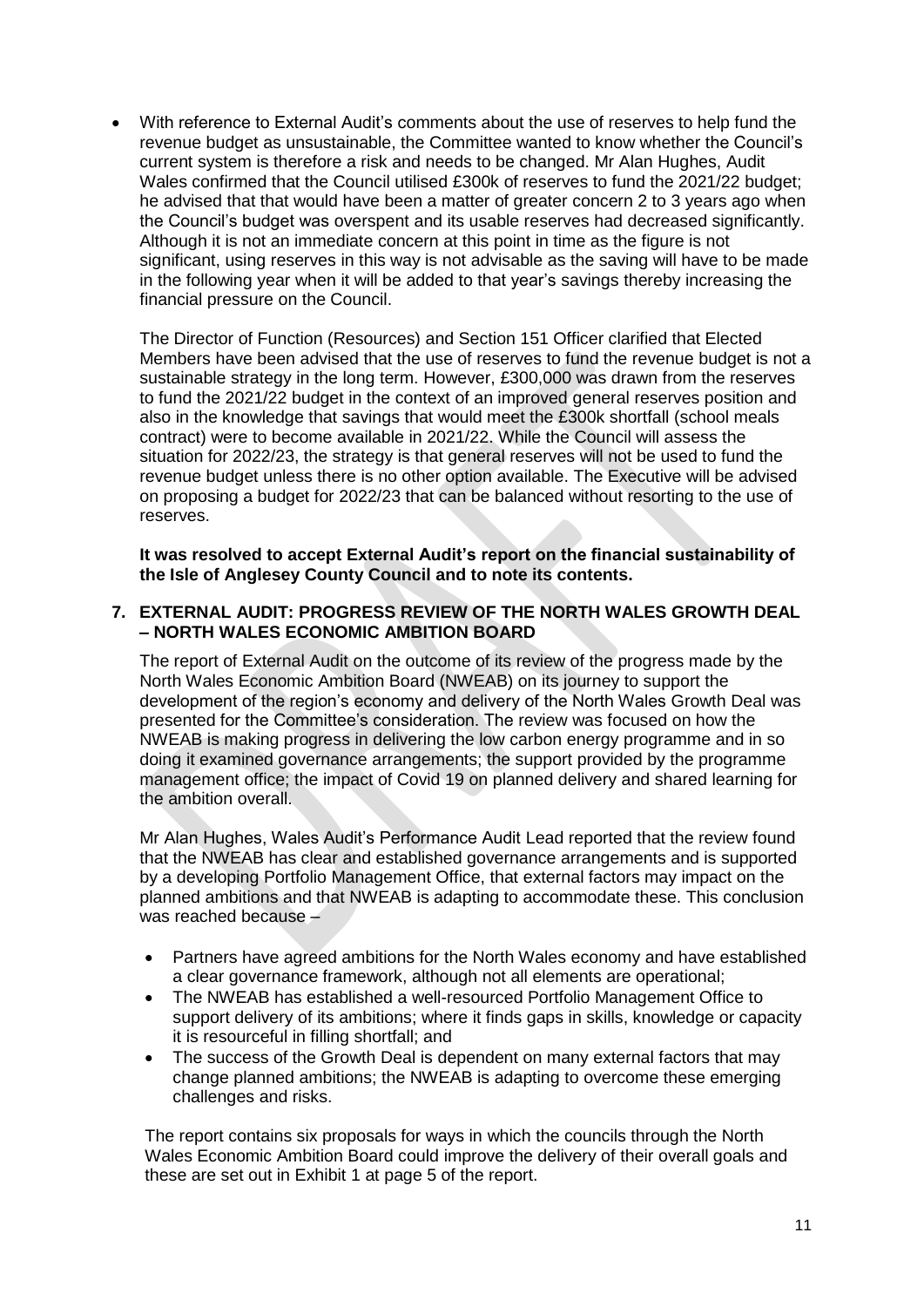In responding to the report, Alwen Williams, Portfolio Director for the North Wales Economic Ambition Board said that the situation is evolving quickly and several of the proposals have already had a response; it is expected that further progress will have been made when a report back is made towards the end of the year. The economic situation having been impacted by Brexit and by Covid-19 has changed and it remains fluid. However, the review findings and recommendations do not contain any surprises and a number of the recommendations relate to areas where pieces of work have already commenced. This was the first review of the North Wales Growth Deal and supporting arrangements conducted by Audit Wales and upon reflection it has proved to be a constructive process and the resulting opinion and proposals for improvement have been positive for the Team.

In considering the content of External Audit's report, the Committee raised the following points –

• The Committee sought clarity on whether any of the North Wales Growth Deal projects have commenced; whether price increases are likely to pose a problem and whether any issues are envisaged in navigating the planning process.

The Portfolio Director confirmed that whilst no project has yet started, three Outline Business Cases have been presented to the NWEAB and have received approval to proceed to the next stage of Final Business Case development which involves the procurement process. It is not anticipated that actual construction work will begin until the end of the calendar year or early into next year. The Portfolio Director advised that the availability of resources, skills and materials is a significant risk and has been recognised as such by Growth Deals across the UK. Those and other risks are being recognised and managed. By the time the projects enter the procurement phase and spend occurs it is hoped that economic conditions will have settled; however the Team is working against a set of assumptions since the economic situation has been volatile. There are benefits to working on a Growth Deal where there are many other such deals across the UK in that lessons can be learned and best practice can be shared. To ensure the projects can move forward, there needs to be intervention in the market as this may be a risk that cannot be mitigated. A situation where projects are de-scoped needs to be avoided as a value that is to be achieved for North Wales through the Growth Deal has been set and that is the planned outcome for the investments made. The Portfolio Management Office will work with project sponsors and local planning authorities to identify any planning risks early in the process to assess whether or not risks identified pose a challenge and to subsequently work through each risk. The desire to see Growth Deal projects being realised is strong as the projects have been designed to deliver growth and jobs for the region.

 Whether given escalating costs and a number of other external factors beyond the control of the NWEAB, the projects under the Growth Deal will still deliver according to aspirations or whether they will be watered down and fail to bring value for money.

The Portfolio Director confirmed that a Portfolio Risk Register has now been produced and implemented and a reporting process established whereby the Risk Register is reported to the NWEAB quarterly. Programme Risk Registers have also been developed for each of the five programmes. Information on higher risk projects is brought forward in order that risks may be dealt with transparently thereby ensuring that appropriate decisions are taken at the appropriate time to obtain value from the investment. In response to a further question she confirmed that a national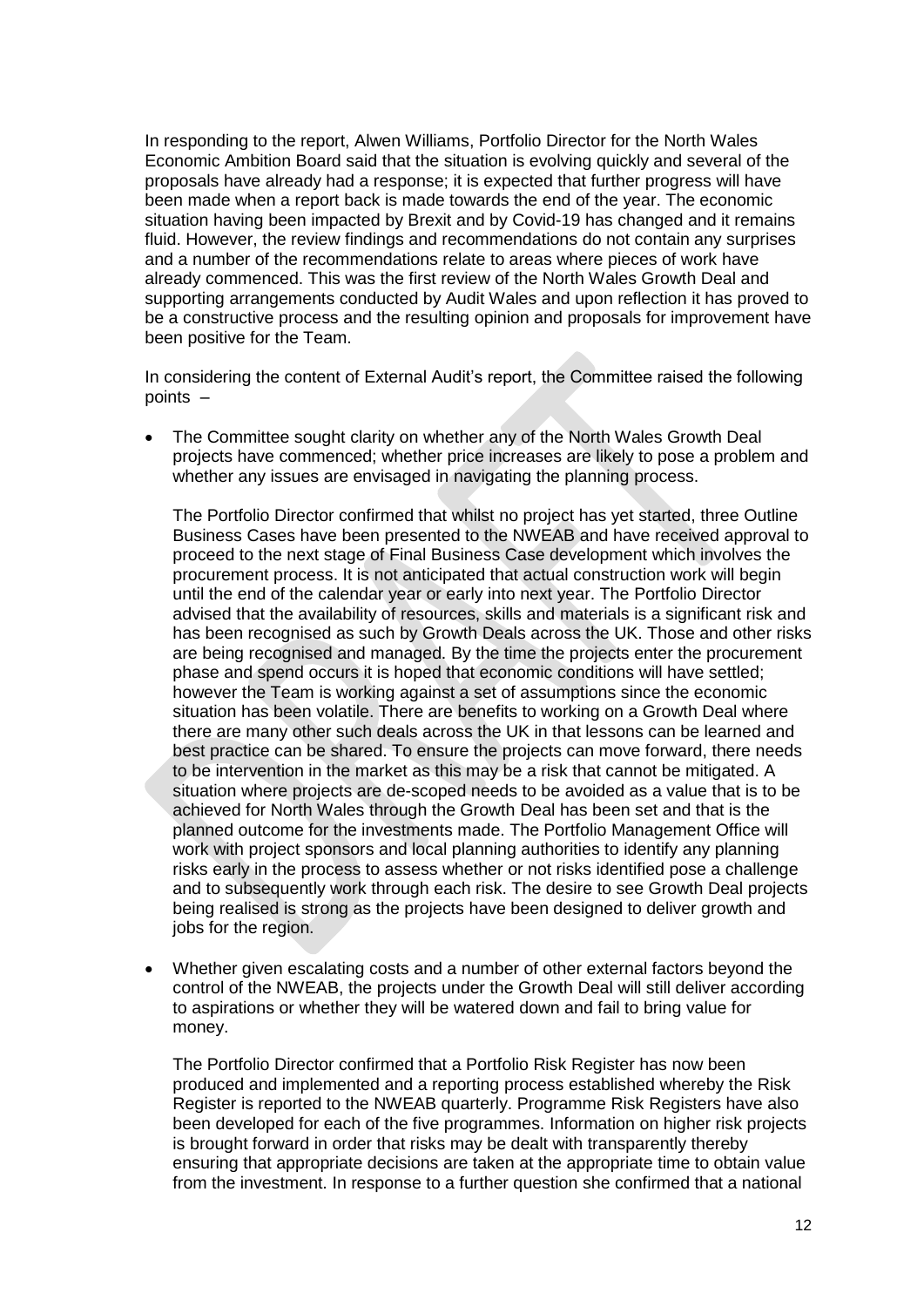group of Portfolio Offices drawn from Growth Bid Deals in Wales, Ireland and Scotland does share good practice. In terms of the funding landscape , she clarified that the next challenge will be to develop a strategy to bring in private sector funding as the contributions to the North Wales Growth Deal by the Westminster and Welsh Governments have been made on the basis of securing private sector investment as well.

On behalf of the Committee, the Chair thanked Alwen Williams, Portfolio Director for her attendance and contribution to this meeting of the Committee.

### **It was resolved to accept the report of External Audit on its progress review of the North Wales Growth Deal and to note its contents.**

## **8. EXTERNAL AUDIT: ISLE OF ANGLESEY COUNTY COUNCIL – WORKFORCE PLANNING**

The report of External Audit with regard to the Isle of Anglesey County Council's approach and arrangements with regard to workforce planning was presented for the Committee's consideration.

Ms Bethan Roberts, Audit Wales referred to the importance of workforce planning in identifying and meeting future workforce needs and in responding proactively to any issues that may arise; she highlighted the main findings of External Audit's report as follows –

- Having experienced workforce challenges in the Children and Families Service, the Council is using that experience to progress workforce planning and has further opportunities to realise benefits across services; this conclusion was reached because –
	- The Council developed a Workforce Strategy in 2012 but embedding did not happen in all services.
	- The approach to workforce planning taken by the Council's Children and Families Service helped it respond to the challenges it faces
	- The Council is now more focused on workforce planning and by maintaining this focus, it can realise more benefits across all services.

External Audit has made two recommendations, the one in relation to workforce plan implementation across all services and the other in relation to obtaining assurance that workforce plans are living documents.

In responding to the report, the Head of Profession (HR) and Transformation confirmed that discussions and feedback from Audit Wales have been constructive and helpful and that since External Audit's review in February, 2021 a process has now begun whereby workforce planning is discussed each quarter in meetings of the Penaethiaid which comprises of the Senior Leadership Team and all Heads of Service. All services now have a workforce plan albeit some need to be formalised in greater detail. Heads of Service also meet with Human Resources Officers every quarter to consider workforce data which in turn informs the service's workforce plan. Workforce planning has taken on greater significance in light of the pandemic and widespread recruitment issues that are being felt nationally; it requires flexibility in order to be able to deal with a changing environment and changing recrutiment needs and challenges.

#### **It was resolved to accept the report of External Audit with regard to workforce planning within the Isle of Anglesey County Council and to note its contents.**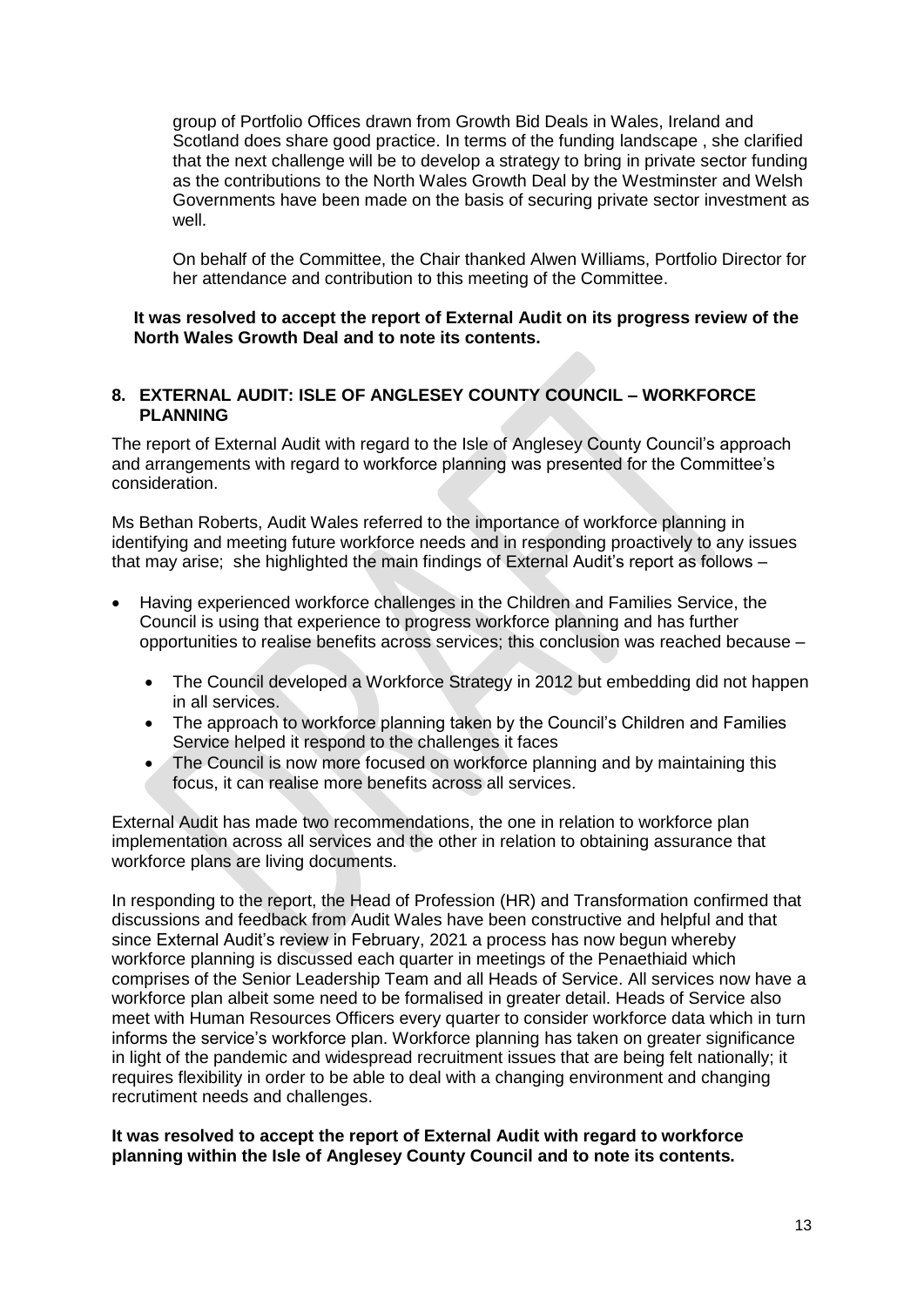#### **9. EXTERNAL AUDIT: AUDIT WALES REPORTS AND RECOMMENDATIONS – LETTER TO THE CHAIR**

A letter to the Chair of the Governance and Audit Committee from Audit Wales dated 3 June, 2021 was presented for the Committee's consideration. The letter set out the approach to be taken by Audit Wales to help councils in Wales actively consider reports by the principal external review bodies and to assure themselves that they have arrangements in place to monitor and evaluate progress against any recommendations contained in them.

Mr Alan Hughes, Performance Audit Lead for Audit Wales confirmed that the letter had been sent to the Chairs of all Governance and Audit Committees in Wales as a reminder to those committees of the importance of considering the reports by external regulators in all their forms and of having a process in place to obtain assurance that those reports and recommendations have been acted upon.

The Programme, Business Planning and Performance Manager in responding to the letter advised that the Authority in consultation with Audit Wales has identified all the national review reports issued by Audit Wales since an agreed point in 2019 and that as a result work is in progress to provide an update on the Authority's response to those national reviews to the Governance and Audit Committee at its next meeting in December. Work has also been undertaken on formalising arrangements for tracking the recommendations made by Audit Wales in its local review reports through the Council's action tracking system 4action which is used to manage and follow up actions against Internal Audit's review reports.

**It was resolved to note the letter to the Chair from Audit Wales and the response by the Programme, Business Planning and Performance Manager, and to note also that the Committee at its next meeting will be provided with an update on the progress of actions against the recommendations contained in Audit Wales's national review reports.**

# **10. INTERNAL AUDIT UPDATE**

The report of the Head of Audit and Risk setting out the audits completed since the last update as at 20 July, 2021, the current workload of Internal Audit and its priorities for the short to medium term was presented for the Committee's consideration.

The Head of Audit and Risk summarised progress to date as follows –

- That two reports have been finalised in the period both of which resulted in a Reasonable Assurance rating, the one relating to Housing Allocations for which 3 major and 3 moderate issues/risk were raised and the other in relation to Leavers Process First Follow up for which 3 moderate issues were raised.
- The review of Housing Allocations was undertaken at the request of the Executive after it received a report of poor performance regarding the time taken to re-let void properties. Whilst the review of this performance measure concluded that the Council does have adequate arrangements in place for managing and re-letting empty properties, it found that the performance measure which focuses solely on the how quickly empty properties are turned around does not align with recent housing policy and approach which seeks to improve community cohesion, increase sustainability of tenancies and consequently reduce the overall number of void properties, and that this misalignment had contributed to poor performance in this area. Also highlighted was the absence of a performance measure to reflect the Council's ambitious target for purchasing, renovating and letting former Council properties. While the six issues/risks raised pose a risk to the service's ability to meet its performance targets in this area, Internal Audit is satisfied that they are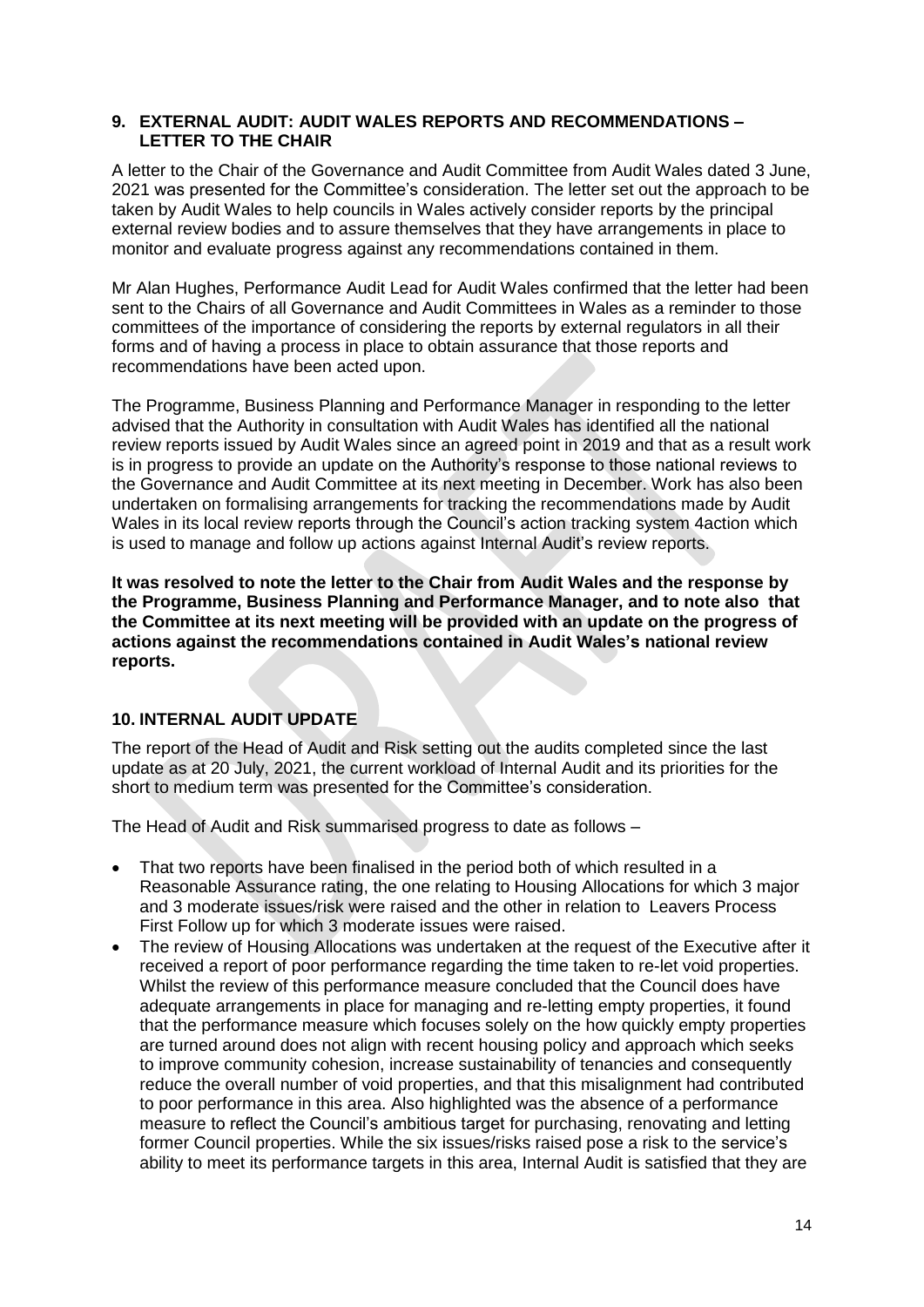containable at service level and do not pose significant risks to the Council's overall achievement of its objectives hence the Reasonable assurance opinion.

- The follow up review of the Leavers Process was undertaken in May, 2021 to determine progress in addressing the four issues/risks raised by the original review report in September, 2020 one of which was designated as "major" due to the potential impact of the risk. The follow-up concluded that management had addressed the risk classified as major and is making progress to address the remaining three risks.
- That 5 audits are currently in progress as summarised in the table at paragraph 14 of the report which updates the status of the work in progress. The Internal Audit team is also currently involved in three complex investigations.
- The first tranche of the National Fraud Initiative 2020/21 matches were released in January, 2021. Matches highlight potential fraud and error in the Council's systems. Internal Audit is currently working on investigating matches in the five areas listed in paragraph 18 of the report.
- There are currently no overdue actions. Details of outstanding actions are reported separately.
- Despite staff returning from redeployment and the additional responsibilities due to the pandemic having reduced, the team is still not at full capacity. The recruitment proposal to fill the Senior Audit vacancy has been approved by the SLT and it is currently being advertised with a closing date of 20 September, 2021. Filling this post will mean that the team will almost be up to full strength with only half a full time equivalent post remaining vacant due to flexible working. However, a further member of the team's secondment to Accountancy has recently been extended to the end of March, 2021. Whilst this means the team will be operating at reduced capacity until the end of the year, the savings from these posts are being used to fund the IT audit programme and some contracts for specific pieces of work.
- Internal Audit's immediate priority remains to review the new red and amber residual risks (6 risks) on the Corporate Risk Register followed by the risks that have not been reviewed in over two years (6 risks). In the longer term, a review of the management of fraud identified a number of actions as outlined in paragraph 29 of the report which will be addressed before the end of the year.

In considering the report, the Committee raised the following matters –

 With regard to Internal Audit's review of Housing Allocations, the Committee noted that the review had identified shortcomings in the Housing Service's Orchard housing management system, specifically its inability to perform some aspects of the void process which has resulted in the service adopting and operating separate processes and systems concurrently causing inefficiency and duplication. The Committee sought clarification of the position with regard to the Orchard system and whether the Housing Service would be able to upgrade the system to address the issues identified.

The Head of Housing Services confirmed that the service has over the course of the preceding few months made significant investment in upgrading the Orchard system with the introduction of Acuserrve software which will provide additional capability with regard to specifically managing the void process and that this will be effective as from October, 2021.

 The Committee wanted to know on what basis had the review of Housing Allocations which raises 3 major risks attracted the same Reasonable assurance rating as the follow-up review of the Leavers Process which raises no major issues.

The Head of Audit and Risk clarified that had Internal Audit deemed that the issues/risk raised by the review of Housing Allocations necessitated a referral to the SLT or had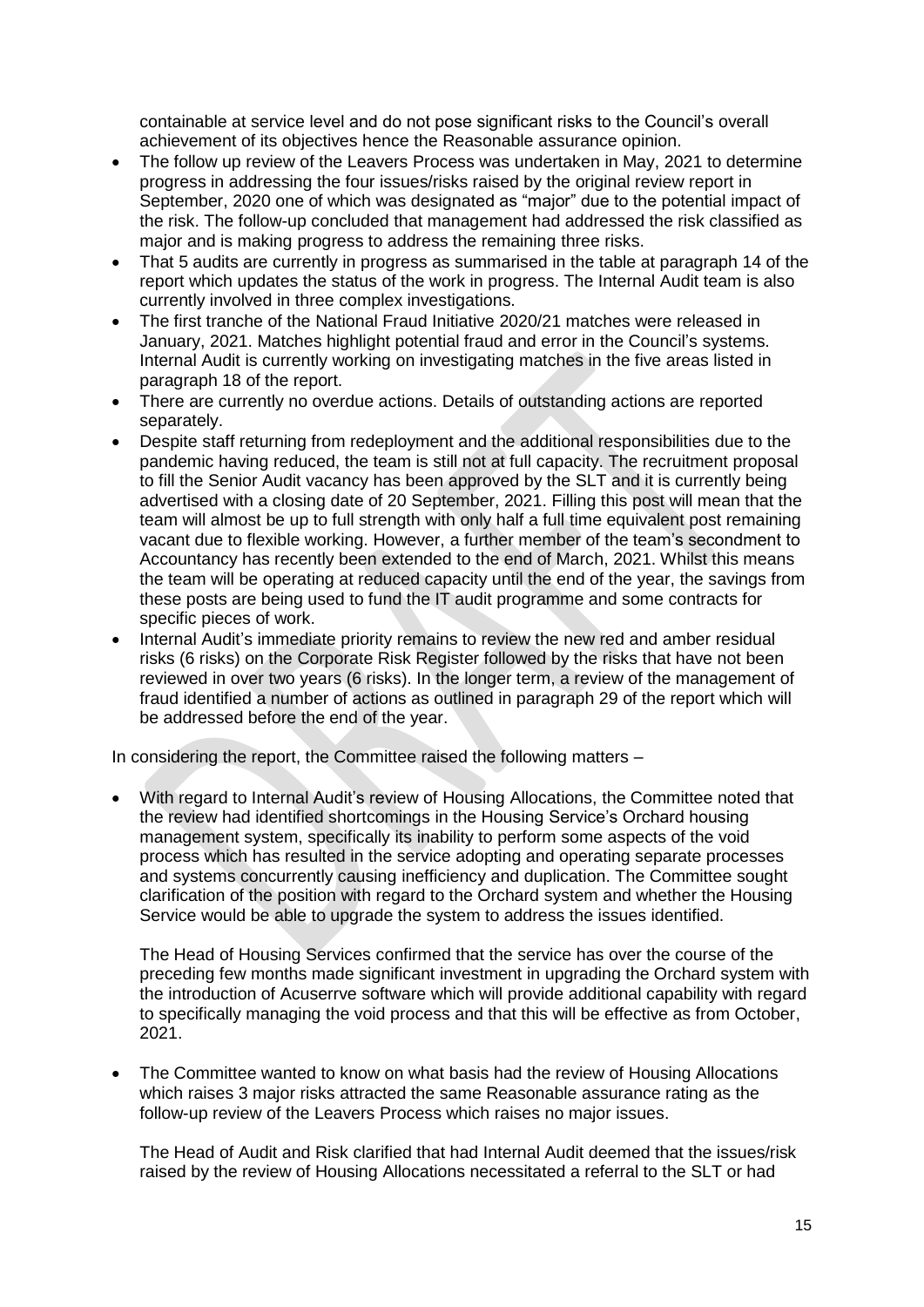their impact not been confined to the Housing Service alone in terms of its ability to meet its performance targets in the areas reviewed, then the review would have carried a Limited assurance rating. She advised that the assurance rating which Internal Audit provides is based on a qualitative rather than a quantitative assessment of the issues/risks identified.

## **It was resolved to accept the report and to note Internal Audit's assurance provision and priorities going forward.**

# **11. OUTSTANDING ISSUES AND RISKS**

The report of the Head of Audit and Risk incorporating an update on outstanding issues and risks as at 31 August, 2021 was presented for the Committee's consideration.

The Principal Auditor highlighted the main points as follows –

- That prior to the upgrade of the 4action tracking system, a report on outstanding issues and risks was presented to the Committee twice a year. The first detailed report outlining performance in addressing audit actions since the implementation of the new 4action system was presented to the Committee on 20 April, 2021. At the time the Committee confirmed that it would like a report of this nature to be presented to it bi-annually. As such this report is the second, mid-year update.
- That no Red issues/risks were raised during the year and there are no Red issues/risks currently outstanding.
- As at 31 August, 2021 there are 56 outstanding actions being tracked in 4action. Of these 19 are rated major (amber) and 37 moderate (yellow) in risk priority. (Graph 1 refers).
- That there are currently no actions that have reached their target date for completion and become overdue.
- That Graph 3 in the report shows the status of all actions irrespective of the date management agreed to address them. It shows that management has now addressed 49% of them with Internal Audit having verified completion of 47% of these. The remaining 2% related to actions from an audit of Payments Supplier Maintenance which Internal Audit will be following up formally in January, 2022.
- That around 20% of the actions shown as not started on 4action relate to two audits Payments Supplier Maintenance and Corporate Parenting Panel which were finalised towards the end of the 2020/21 financial year and where the issues/risks identified have not yet reached the dates by which management has agreed for their completion.
- That Graph 4 within the report shows the status of all actions that have reached their target date. It shows that where due, 100% have been addressed. Of these Internal Audit has verified almost all apart from those relating to the Payments Supplier Maintenance audit which is scheduled for follow-up in the New Year. Occasionally and only where there is a legitimate reason for doing so, target dates may be extended. Due to the Covid 19 emergency, several target deadlines have been extended for services whose priority over the last 18 months has been focused on responding to the pandemic.
- That the 56 outstanding actions are spread between 2016/17 and 2020/21. A single "old" action dating back to 2016/17 is yet to be fully addressed by management. This is rated as moderate or yellow in risk priority and relates to the requirement for services to provide assurance that their procurement activity is effective in the annual service challenge process. Work to address it is nearly complete with management assuring that it will be resolved in time for the next service challenge exercise in November, 2021.
- That there are no major or amber rated issues/risks dating back further than 2019/20 (graph 6 refers) which demonstrates that management is prioritising addressing risks of higher risk priority.